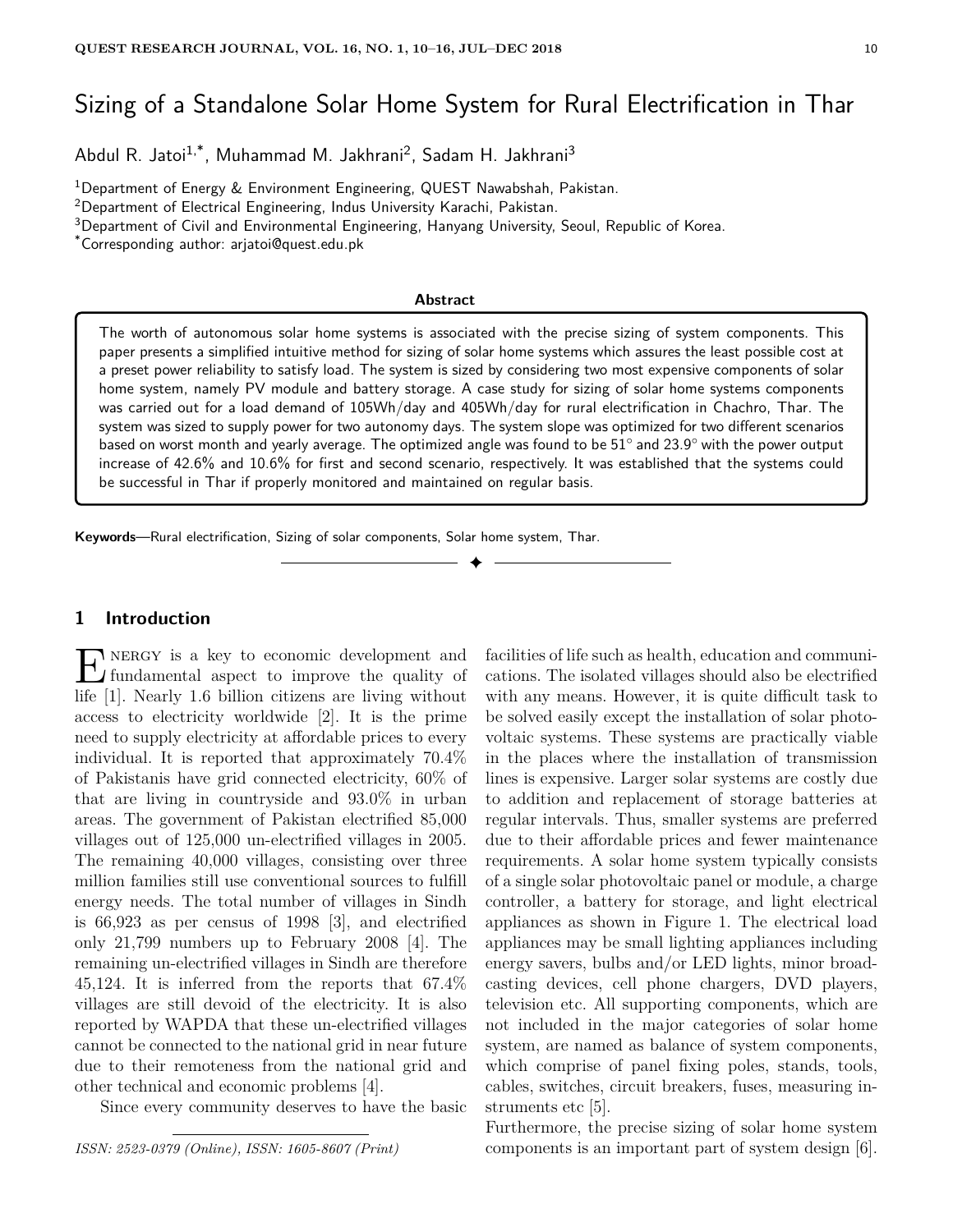

Fig. 1: Components of solar home System .

The development of these systems is associated with correct sizing of components, which in turn depends on the reliable data of the required variables and load profile [7]. The use of long term (more than 20 years) time series data with computer simulations is a best alternative for sizing of solar home systems. However, in many places such data is not available, and computer programs need skills, which is not an easy job [8] [9]. Due to the unavailability of required data, these systems became over-sized or under-sized. Oversizing turns out to be a costly alternative, whereas the system breakdown happens due to under-sizing which makes the system less consistent. Therefore, proper sizing of solar home system needs careful consideration of two influential factors namely the system cost and power reliability for sustainable supply of energy to satisfy load demand [10].

#### **1.1 Sizing Methods**

Sizing methods can be categorized into three main groups namely intuitive, numerical and analytical [8] [9]. Intuitive methods are easy to implement and are proved suitable for obtaining the preliminary approximation of autonomous solar systems [11]. The required PV area is carefully chosen to assure the generation and supply of average energy demand of the designed period (most probably worst month). The projected power output of PV should be more than the energy demand by a safety margin. A similar procedure is required to be followed as that of PV area for the selection of the battery storage capacities. In contrary to the intuitive techniques, numerical methods are based on the simulations of the system behavior. Computer simulations are executed at hourly, daily or monthly intervals with long term (more than 20 years) time series data. Energy steadiness of the system and charging/discharging behavior of batteries are computed for each time interval by assuming constant efficiency of the PV module. Different empirical models could be found for evaluating the performance of standalone solar photovoltaic system components by these methods. However, numerical methods have two limitations, as these are time consuming and require long term solar radiation data. Since analytical methods use algebraic equations describing the sizing of standalone solar PV systems as a function of power reliability [12]. These methods provide practical link between the variables to the sizing problem in an analytic form. Besides the above three methods, a number of combined numerical and analytical techniques have also been studied by various researchers [13] [14]. It is revealed from literature review that the intuitive techniques are simpler among other methods and suitable for approximation of system sizing. Numerical methods are rather complex, need long-term solar radiation data and are also time consuming. Analytical methods provide acceptable results and give explicit relationship between the variables to the sizing problem by means of mathematical equations [14]. The motivation of the work presented in thsi paper is to size the solar home system for rural electrification in Thar. It presents a simplified intuitive method to determine the sizing of solar home system components in usable form [8] [9] [14].

#### **1.2 Sizing of Solar Home System**

Sizing of solar home systems is mainly governed by two factors, namely the load demand and the amount of solar resource available to power the system. These both factors determine the quantity and size of solar system components.

#### 1.2.1 Load Demand

Loads are the appliances that take out power directly or indirectly from the system for a particular moment. The first step in the sizing procedure is to select the electrical appliances. Since solar modules generate DC power, whereas, electrical appliances are usually AC powered. Therefore, the function of power inverter is to adapt DC power to AC for utilization in solar home appliances. The inverter itself acts as a load due to conversion efficiency losses resulted from the parasitic power draw. However, in many applications, inverter is not chosen due to its price and convolution [15]. In such cases, DC electrical loads, such as compact fluorescent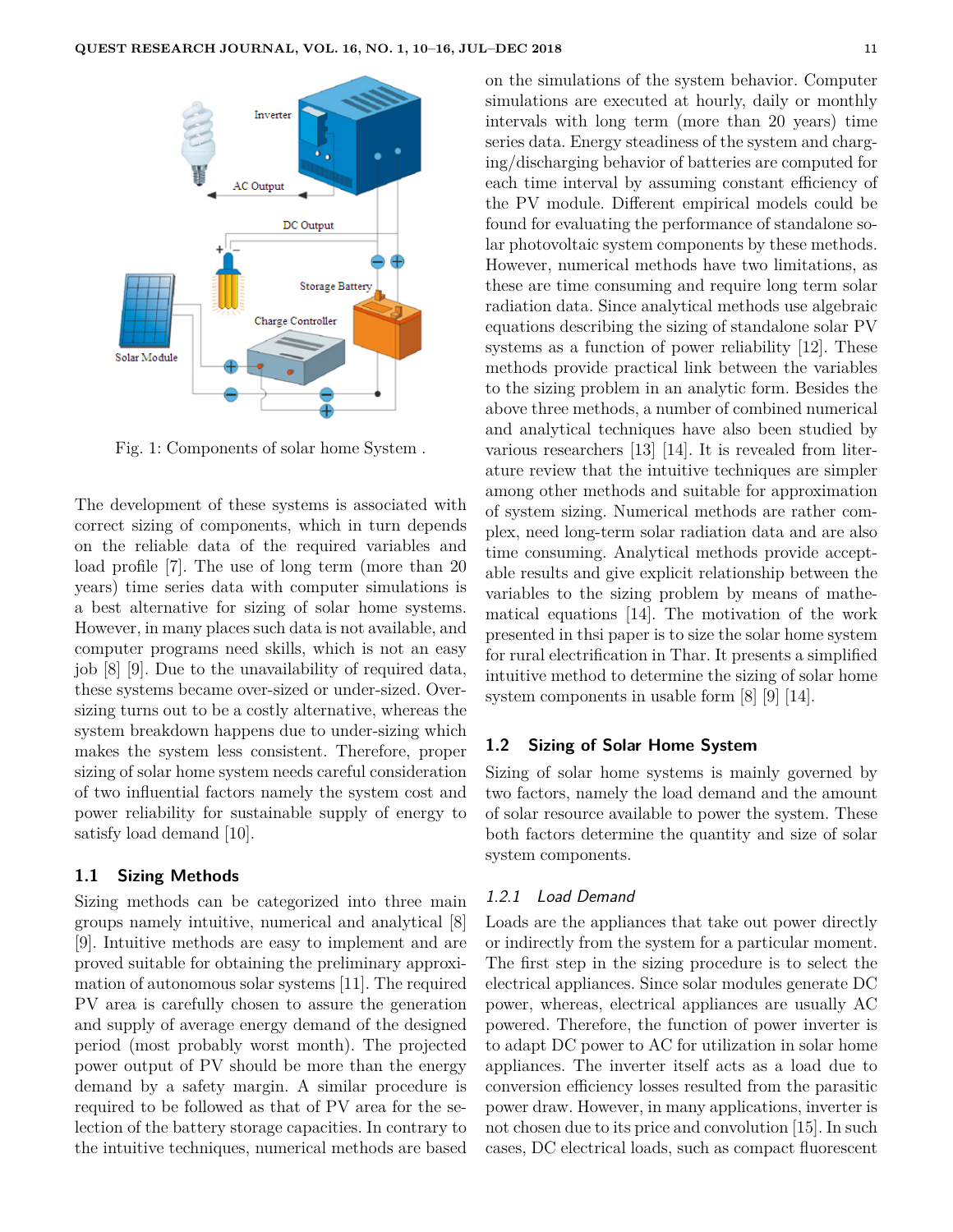light and light emitting diodes, small radios, portable digital video disc players and DC powered televisions are linked directly into a 12 volt DC solar home system circuit. The next step is to determine the wattage of each selected item. Usually, the wattage of electrical devices is stamped or printed on a nameplate on the back of the item. If only amps are listed, they are multiplied by the nominal voltage of that item to find the wattage. If the consumption rate of appliance is known, then Eq. 6 can be used for the calculation of the energy consumption EL that any type of load consumes in day (Wh/d).

$$
E_L(Wh/D) = \frac{n \times P_L \times H_d \times D_w}{7} \tag{1}
$$

Where  $\eta$  denotes the number of that type of load,  $(PL)$ is the power consumption of load, Hd is the number of hours power is consumed in a day and *D<sup>w</sup>* is the number of days the load is used throughout a week. The total load demand per day (*W h/d*) of overall load is obtained by adding different load consumption.

$$
D_L(Wh/D) = \sum_i E_{Li} \tag{2}
$$

where the DL is the total load demand (*W h/d*), which is the summation of the individual *i* load consumption in *W h/d*. Similarly, the yearly load consumption is calculated as by multiplying days of year with total *W h/d*. The total wattage installed or maximum power wattage PT is calculated by summing the PL of all individual *i* loads as,

$$
P_T = \sum_i P_{Li} \tag{3}
$$

#### 1.2.2 Available Solar Resource

The amount of sun light obtainable to the solar module to produce electricity is termed as solar resource. Two terms are commonly used for availability of solar resource namely solar irradiance and solar insolation. Solar irradiance is the magnitude of solar intensity confronting a particular area, measured in watts per meter square  $(W/m^2)$ . Above the earth's atmosphere the value of solar irradiance is almost constant with 1,367 W/m2. Its value is  $1,000$  W/m<sup>2</sup> on earth's surface at the equator in a clear sunny day around noon. Solar insolation is the quantity of solar energy reached to a particular area determined in kilowatt hours per meter square (kWh/m<sup>2</sup>). Solar insolation of 1 kWh/m<sup>2</sup> is equal to one peak hour (peak sun hour). All solar PV modules are rated at standard condition of 1000  $\rm W/m^2$  (one peak hour) at 25 $\rm ^{\circ}C$  by the manufacturers. Therefore, for calculations, mostly peak sun hour is refereed. For example, a 100 Wp module will produce 100 Wp, if the solar irradiance striking on the module is 1000 W/m<sup>2</sup> with a module temperature of 25<sup>°</sup>C. Higher temperatures, hazy and cloudy conditions will lessen the power output of photovoltaic. If a location has a peak sun hour of 5, and if the standard rating of solar module is 100 Wp, then it will produce 100 W x  $5 = 500$  Wh of electricity per day, presuming that the temperature of the module is remain constant at 25◦C.

#### 1.2.3 Sizing of Solar Module

The electricity produced per day by a solar module or panel EP can be calculated as follows,

$$
E_P = S_P \times P_r \tag{4}
$$

where  $E_P$  is daily electricity output of a single solar module or panel (Wh),  $S_p$  is the number of peak sun hours (hours) per day and  $P_r$  is the rated power output of solar module or panel  $(W_n)$ . Generally, at least 20 percent safety factor is added to the actual load demand, as the batteries and inverters consume or temperature affect a certain amount of the power generated by the solar modules or panels. The number of modules or panels  $N_p$  is thus calculated as follows:

$$
N_P = D_L \times 1.2 / E_P \tag{5}
$$

#### 1.2.4 Sizing of Storage Battery

It is necessary for the owner to decide the days of autonomy for the system to supply power during the periods of little or no sun, or without any electricity generated by the solar modules or panels. Batteries are commonly rated by taking discharging period of a fully charged battery to 10.5 Volts in twenty hours at  $25^{\circ}$ C, which is indicated as C/20. The discharge ratings of the ordinary batteries are taken as 100, 10 or 6 hours. Let's say, a 200 Amp-hr C/20 rated battery signifies that the battery can deliver 10 amps for 20 hours  $(C/20 = 200/20 = 10)$ . Since, 200Ah battery has a dissimilar capacity rating at other discharging rates. The disparity in their capacity caused by discharge rate is termed as Peukert effect. The higher rate of battery discharge results the lower battery capacity as shown in Figure 2. The numbers mentioned on every line of graph indicates the Peukert number, which is specific to every type of battery. A 120Ah rated battery with Peukert number of 1.2 (indicated with red route), becomes a 60Ah battery at current extraction is 30 Amps. It is to be noted that the rated battery capacity is different from the operating battery capacity. The Peukert effect can play a major role when the ultimate load current exceeds the battery rated  $(C/20)$ discharge rate. In such cases, the designed storage capacity of the battery becomes smaller and smaller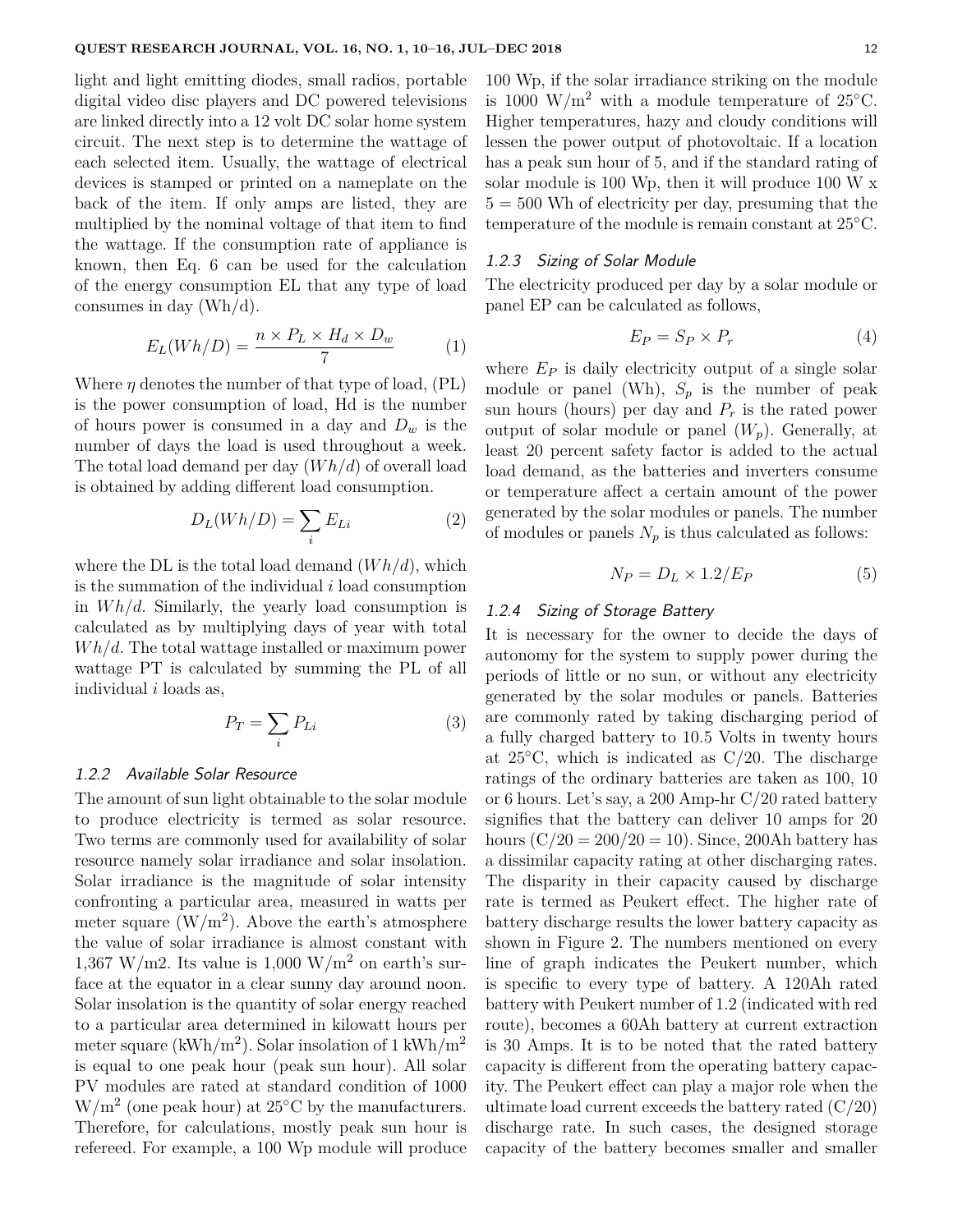

Fig. 2: Peukert effect on available capacity. Adapted from Battery University



Fig. 3: Battery life cycle versus depth of discharge.

resulting in more discharge which further lowers the battery voltage, taking out the additional current. For example, if voltage declines, current will rise to retain the unchanged power level, because power  $=$  volt x amp. Consequently, it results in more shrinkage of the battery capacity [16].

There is another factor that makes battery sizing more problematic. The practical battery capacity is more decreased by life of battery versus depth of discharge as shown in Figure 3. Here, the y-axis is in logarithmic scale. Due to these effects, usually there is a conciliation among battery capacity, its life and replacement costs. The most common accepted trade-off for usable battery capacity is 50% depth of discharge [17]. Once the battery capacity is determined, the number of batteries required can be calculated as follows,

$$
N_b = D_{L,b} \times D_A / (C_b \times DOD_{max}) \tag{6}
$$

where  $N_b$  is the number of batteries required, DL.b is overall necessary battery capacity  $(Ah/d)$ , DA is the number of autonomy days that battery will supply energy when there is no output from solar modules due to cloudy skies, Cb is the nominal capacity of a single battery (Ah) and DODmax is the maximum depth of discharge of the battery per day. Since, the voltage of batteries will be adjusted or maintained as per required system voltage.

#### **2 Methodology**

Sizing and installation of an autonomous solar home system was carried out for Chachro (25.12◦N, 70.25◦E), District Thar, Sindh. Monthly average daily solar radiation data of 24 years was used for this study, which was acquired from NASA [18]. The system sizing was carried out for a load demand of 105 Wh/d and 405 Wh/day with two autonomy days. It was presumed that the electrical demand is same during the whole day. The system slope was optimized for two scenarios namely worst month and yearly average methods. The three most important and sensitive parameters were considered for this study includes solar radiation, ambient temperature and system slope. The maximum battery depth of discharge DODmax was taken as 50%.

# **3 Case Study for Sizing of a Solar Home System**

The case study performed for the sizing of a solar home system comprises the following steps.

#### **3.1 Estimation of Solar Insolation**

The estimation of solar insolation of the selected site was made using 24 years data acquired from NASA [18] as shown in Figure 4. It was found that there is a little variation in the amount of solar radiation between the summer and winter from 2 to 3 kWh/m2/d. The average amount of solar radiation in December is about 3.7 kWh/m2/d and January 4.1 kWh/m2/d. The highest radiation level is confronted in the months of May with  $6.40 \text{ kWh/m2/d}$  and June  $6.36 \text{ kWh/m2/d}$ . However, the average annual solar radiation is about 5.2 kWh/m2/d. In the worst months, i.e. in December and January, the average monthly solar insolation is around 3.9 kWh/m2/d. If the system is optimized based on worst month (December) then the radiation capturing could be enhanced from 3.75 kWh/m2/d to 5.35 kWh/m2/d with an increase of 42.6% for that particular month. When the system is optimized on yearly basis, then the system output could increase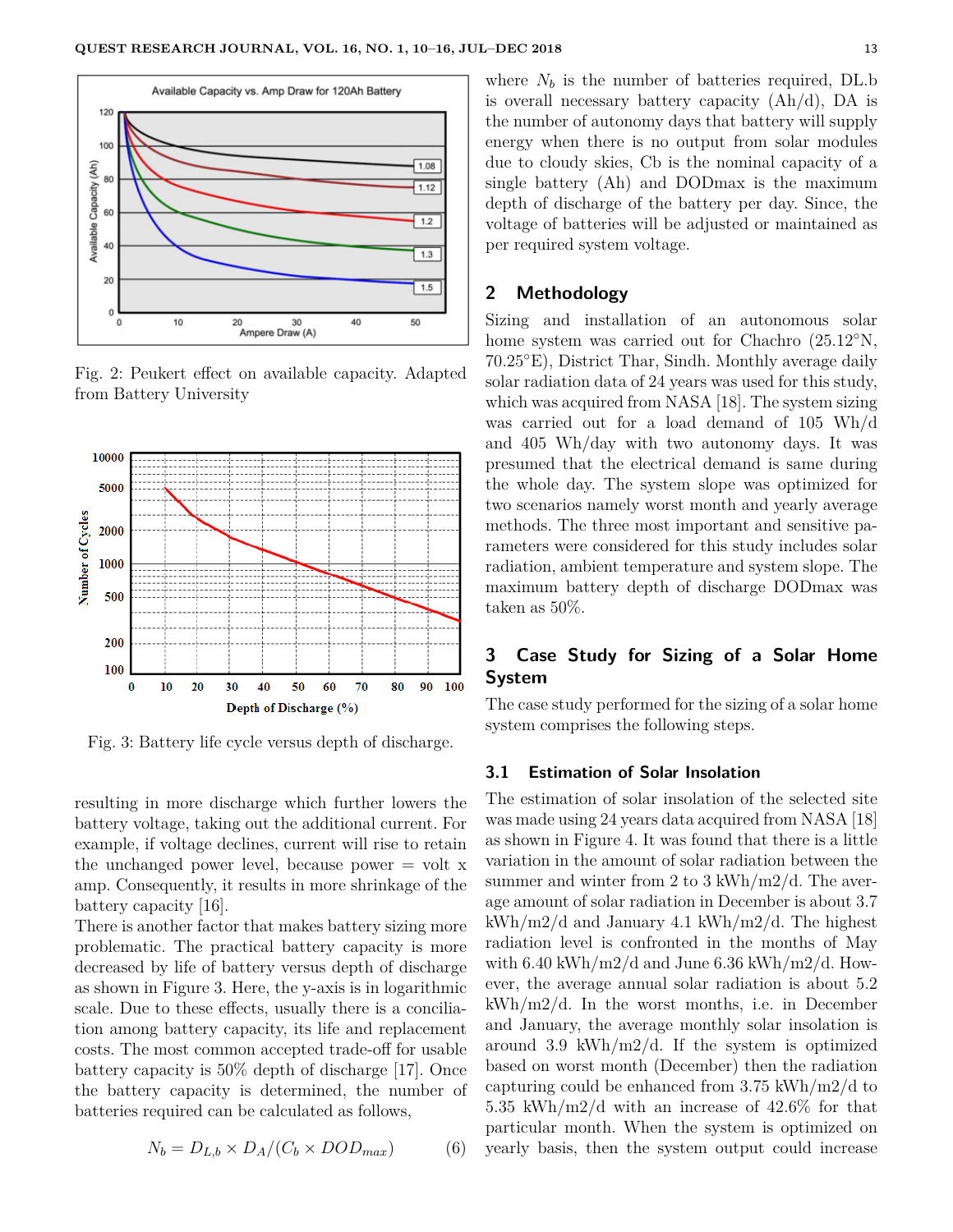

Fig. 4: Solar radiation intensity of different months at Chachro, Thar.



Fig. 5: Temperature profile during various months of year at Chachro, Thar.

from 5.16 kWh/m2/d to 5.71 kWh/m2/d with an increase of 10.6%.

Furthermore, the higher temperatures decrease the performance of solar photovoltaic panels. Therefore, the study of air temperature of the area was carried out for incorporation of system design process. Figure 5 characterize the monthly average ambient, minimum and maximum air temperature at Chachro, Thar. It was found that the average annual mean of ambient air temperature at the site was 26◦C. The lowest average monthly minimum air temperature was recorded in the month of January with 12.1◦C and the highest average 27.2◦C in June. The highest average monthly maximum air temperature was recorded in the month



Fig. 6: Monthly average optimized angle for installation of PV panels at Chachro, Thar.

of May with 38.0◦C and the lowest maximum average 24.7<sup></sup>°C in January. It is revealed from the analysis that the air temperatures in the months of July and August were relatively low as compared to the months of May, June, September and October due to cloudy skies and monsoon season.

## **3.2 Orientation of Panels**

In addition to the estimation of solar data and considering the influence of temperature, appropriate physical orientation of the panels is indispensable for trapping more solar radiation that striking the panel surface. In general, for a fixed mounted panel, the panel is tilted towards true south at the latitude of location. If the system is designed for winter, then the tilt angle is set with latitude  $+15^{\circ}$  [19]. It is found that, on annual average basis, the optimized angle at Chachro was 23.9◦as shown in Figure 6. The maximum optimum angle was found to be 51◦ in December and 49◦ in January. The less optimum angle was zero for three months from May to July. If a solar system has a steady load demand, then the designed month will be of less solar insolation month. However, a minimum of 15◦ tilt is preferred irrespective of the location latitude to facilitate the self-cleaning of panels during rains.

# **3.3 Proposed Applications of Solar Home Systems**

The two different models are proposed for solar home system applications as described in Table 1 and 2. The first model is tabulated for a daily load demand of 105 Wh and the second one is for 405 Wh. The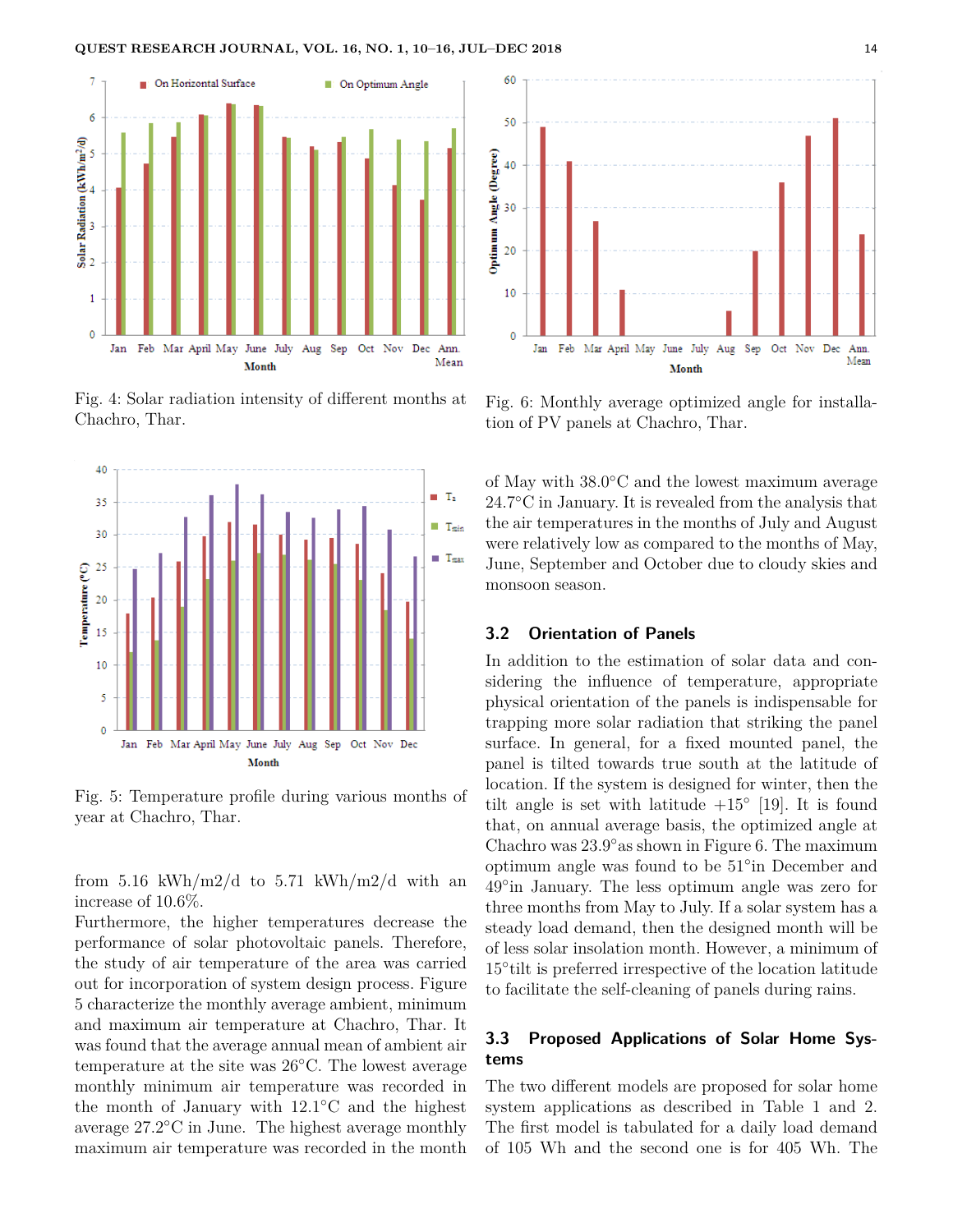first model is chosen for lowest income people or small users, whereas, the second one is proposed for relatively larger communities and middle class people. The number and selection of system components are made after receiving the specifications from the suppliers. Since the cost of equipment is not provided by the suppliers, therefore, it is not included in this study.

It is established from the study that autonomous solar home systems are quite feasible for the supply of electricity to the rural communities of Thar region. However, the government or other agencies should monitor and maintain the systems in regular intervals of time. It is also recommended that the selected groups from the end-users must be trained in order to examine and uphold the solar home system components. Unprofessional home installations can create problems by installing the PV panels on the traditional thatch roofs. The roofs are made in the shape of cone in the Thar area which requires special installation method. If the PV panels do not face true south, the improperly trapped energy will result in a wastage. A careless installation of systems should be avoided that leads to an under-performing and short-lived system due to battery under charging.

#### **4 Conclusion**

It is difficult to supply electricity at affordable prices to the isolated communities settled in Thar where the extension of transmission lines from national grid is expensive and other resources are lacking. The installation of solar home systems is only practicable solution to this fundamental problem. However, the proper system design and maintenance is crucial to meet the demand under different environmental conditions and cost constraints. Therefore, a simplified intuitive method is used for sizing of solar home systems with a load demand of 105 Wh/d and 405 Wh/day for two autonomy days. The two key parameters were considered for the design of solar home systems, i.e. the solar resource and energy demand that will increase the lifespan of system components. The system slope was also optimized for two scenarios, namely worst month and yearly average methods. The optimized angle was found to be  $51°$  and  $23.9°$ , with the power output increase of 42.6% and 10.6% for first and second scenario respectively. It was established that the systems could be successful in Thar if properly monitored and maintained on regular intervals of time.

#### **References**

[1] Jakhrani, Abdul Qayoom, Al-Khalid Othman, Andrew Ragai Henry Rigit, Saleem Raza Samo, and Shakeel Ahmed Kamboh. "A novel analytical model for optimal sizing of standalone photovoltaic systems". Energy, vol. 46, no. 1, pp.675–682, 2012.

- [2] World Bank Group. "World Development Indicators 2012". World Bank Publications, 2012.
- [3] PDMA. "Sindh Provincial Monsoon/Floods Contingency Plan 2012. "Government of Sindh, Rehabilitation Department, Provincial Disaster Management Authority". 2012.
- [4] WAPDA. "Water and Power Development Authority (WAPDA), Power Wing". Available at http://www.wapda.gov.pk/htmls/powerdevelopment.html, accessed on Feb, 2014.
- [5] Khatib, Tamer. "A review of designing, installing and evaluating standalone photovoltaic power systems". Journal of Applied Sciences (Faisalabad), vol. 10, no. 13, pp.1212– 1228, 2010.
- [6] Markvart, T., A. Fragaki, and J. N. Ross. "PV system sizing using observed time series of solar radiation". Solar energy, vol. 80, no. 1, pp46–50, 2006.
- [7] Silvestre, S. "Review of system design and sizing tools". Practical handbook of photovoltaics: fundamentals and applications." pp.511–561, 2003.
- [8] Jakhrani, A. Q., A. K. Othman, A. R. H. Rigit, and S. R. Samo. "Assessment of solar and wind energy resources at five typical locations in Sarawak". Journal of Energy and Environment, vol. 4, no. 1, 2013.
- [9] Jakhrani, Abdul Qayoom, Saleem Raza Samo, Shakeel Ahmed Kamboh, Jane Labadin, and Andrew Ragai Henry Rigit. "An improved mathematical model for computing power output of solar photovoltaic modules". International Journal of Photoenergy, 2014.
- [10] Zhou, Wei, Chengzhi Lou, Zhongshi Li, Lin Lu, and Hongxing Yang. "Current status of research on optimum sizing of stand-alone hybrid solar-wind power generation systems". Applied Energy, vol. 87, no. 2, pp.380–389, 2010.
- [11] Posadillo, R. L. L. R., and R. Lopez Luque. "Approaches for developing a sizing method for stand-alone PV systems with variable demand". Renewable Energy 33, no. 5, pp.1037–1048, 2008.
- [12] Hontoria, L., J. Aguilera, and P. Zufiria. "A new approach for sizing stand alone photovoltaic systems based in neural networks". Solar Energy, vol. 78, no. 2, pp.313–319, 2005.
- [13] Sidrach-de-Cardona, M., and Ll Mora Lopez. "A simple model for sizing stand alone photovoltaic systems". Solar Energy Materials and Solar Cells vol. 55, no. 3, pp.199–214, 1998.
- [14] Jakhrani, Abdul Qayoom, Al-Khalid Othman, Andrew Ragai Henry Rigit, Saleem Raza Samo, and Shakeel Ahmed Kamboh. "A novel analytical model for optimal sizing of standalone photovoltaic systems". Energy, vol. 46, no. 1, pp.675–682, 2012.
- [15] Gupta, Ajai, R. P. Saini, and M. P. Sharma. "Steady-state modelling of hybrid energy system for off grid electrification of cluster of villages". Renewable Energy vol. 35, no. 2, pp.520–535, 2010.
- [16] Isastia, V., and S. Meo. "Overview on automotive energy storage systems". International Review of Electrical Engineering, vol. 4, no. 6, 2009.
- [17] Karden, Eckhard, Serve Ploumen, Birger Fricke, Ted Miller, and Kent Snyder. "Energy storage devices for future hybrid electric vehicles". Journal of Power Sources, vol. 168, no. 1, pp.2–11, 2007.
- [18] Stackhouse, Paul W. "Surface Meteorology and Solar Energy". Available at https://eosweb.larc.nasa.gov/sse/, accessed on March 2014.